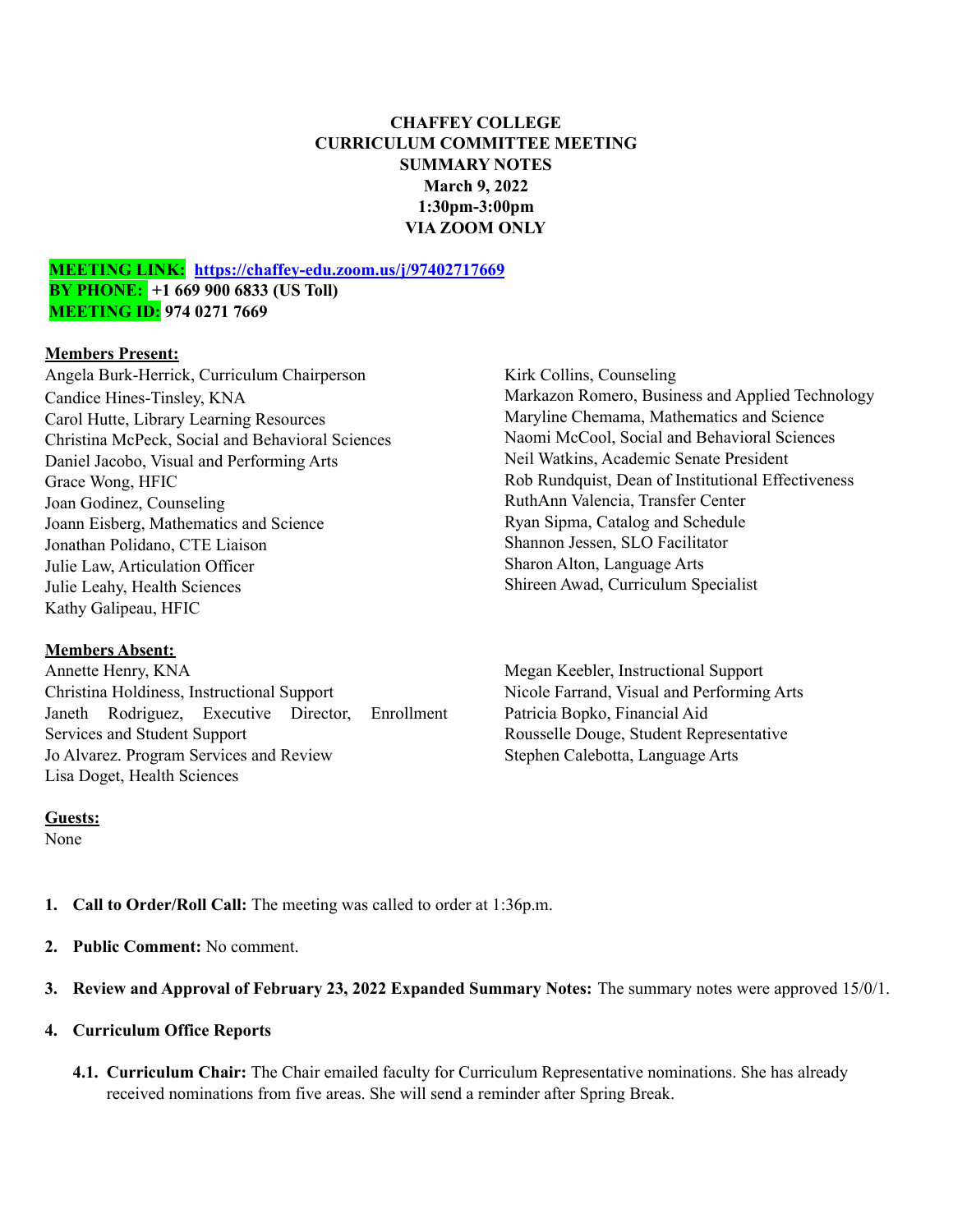- **4.2. Curriculum Specialist:** The Specialist thanks the Deans and Coordinators for assisting with the communication for the standard update cycle. She has seen many proposals being worked on.
- **4.3. Catalog and Schedule Coordinator:** No report.
- **4.4. Articulation Officer (AO):** The AO shared that submissions for CSUGE and IGETC submissions are currently in review.
- **4.5. Chief Instructional Officer (CIO)/Designee of CIO:** Dean Rundquist wished faculty a restful Spring Break next week.
- **5. Consent Agenda:** None.
- **6. Curriculum Proposals:**

### **6.1. PACKAGES**

### **REAL ESTATE:**

### **Course Modifications w/ DE:**

| <b>BUSL-50</b> | Legal Aspects of Real Estate | Approval: $16/0/0$ | Distance Education<br>Approval Hybrid/Online:<br>16/0/0 |
|----------------|------------------------------|--------------------|---------------------------------------------------------|
| <b>RE-415</b>  | Real Estate Practice         | Approval: $16/0/0$ | Distance Education<br>Approval Hybrid/Online:<br>16/0/0 |

## **INDUSTRIAL ELECTRICAL TECHNOLOGY**

**Course Modifications w/ DE:** *The Chair shared an overview presentation on the IET curriculum that commended* the work of the faculty on their standard updates, highlighted current components of the programs, outlined labor market information, and shared any plans for future projects for this area (e.g. transfer to CSU Bakersfield). The presentation can be *found [here.](https://drive.google.com/file/d/1m9oLOc0xqIpyG_vRf4W35QR2CZTijXnV/view?usp=sharing)*

| <b>IET-401A</b> | Introduction to Electricity       | Approval: $17/0/0$ | Distance Education Approval<br>Hybrid (Always)/Fully<br>Online (Emergency Only):<br>17/0/0 |
|-----------------|-----------------------------------|--------------------|--------------------------------------------------------------------------------------------|
| <b>IET-401B</b> | <b>Industrial Basic Controls</b>  | Approval: $17/0/0$ | Distance Education Approval<br>Hybrid (Always)/Fully<br>Online (Emergency Only):<br>17/0/0 |
| <b>IET-403A</b> | Electrical Motors and Controls I  | Approval: $17/0/0$ | Distance Education Approval<br>Hybrid (Always)/Fully<br>Online (Emergency Only):<br>17/0/0 |
| <b>IET-403B</b> | Electrical Motors and Controls II | Approval: 17/0/0   | Distance Education Approval<br>Hybrid (Always)/Fully<br>Online (Emergency Only):           |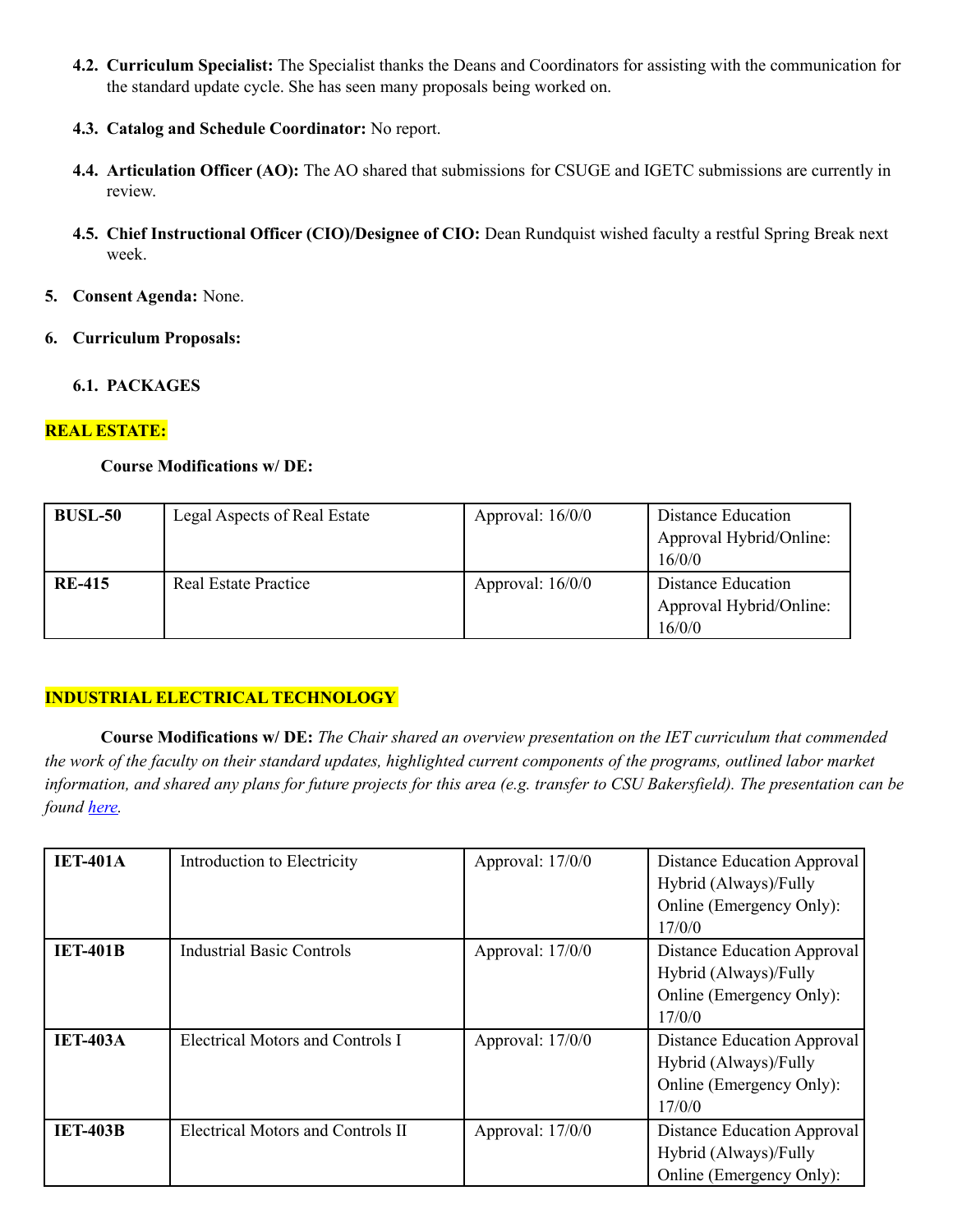|                    |                                                      |                  | 17/0/0                                                                                            |
|--------------------|------------------------------------------------------|------------------|---------------------------------------------------------------------------------------------------|
| <b>IET-405</b>     | National Electric Code                               | Approval: 17/0/0 | <b>Distance Education Approval</b><br>Hybrid/Online: 17/0/0                                       |
| <b>IET-407</b>     | <b>Electrical Blueprints</b>                         | Approval: 17/0/0 | <b>Distance Education Approval</b><br>Hybrid/Online: 17/0/0                                       |
| <b>IET-411</b>     | Programmable Logic Controllers                       | Approval: 17/0/0 | <b>Distance Education Approval</b><br>Hybrid (Always)/Fully<br>Online (Emergency Only):<br>17/0/0 |
| <b>IET-413</b>     | Intermediate Programmable Logic<br>Controllers       | Approval: 17/0/0 | <b>Distance Education Approval</b><br>Hybrid (Always)/Fully<br>Online (Emergency Only):<br>17/0/0 |
| <b>IET-414</b>     | Advanced Programmable Logic<br>Controllers           | Approval: 17/0/0 | <b>Distance Education Approval</b><br>Hybrid: 17/0/0                                              |
| <b>IET-415</b>     | <b>Advanced Electricity Laboratory</b>               | Approval: 17/0/0 | <b>Distance Education Approval</b><br>Hybrid:                                                     |
| <b>IET-417</b>     | <b>Electrical Troubleshooting</b>                    | Approval: 17/0/0 | <b>Distance Education Approval</b><br>Hybrid (Emergency Only):<br>17/0/0                          |
| <b>IET-419</b>     | DC Variable Speed Drive                              | Approval: 17/0/0 | <b>Distance Education Approval</b><br>Hybrid (Always)/Fully<br>Online (Emergency Only):<br>17/0/0 |
| <b>IET-420</b>     | <b>Fundamentals of Control Systems</b><br>Technology | Approval: 17/0/0 | <b>Distance Education Approval</b><br>Hybrid (Always)/Fully<br>Online (Emergency Only):<br>17/0/0 |
| <b>IET-421</b>     | AC Variable Frequency Speed Drive                    | Approval: 17/0/0 | <b>Distance Education Approval</b><br>Hybrid (Always)/Fully<br>Online (Emergency Only):<br>17/0/0 |
| <b>IET-422</b>     | <b>OSHA Safety Training</b>                          | Approval: 17/0/0 | <b>Distance Education Approval</b><br><b>Fully Online (Emergency</b><br>Only): 17/0/0             |
| <b>IET-460</b>     | Introduction to Photovoltaic Installation            | Approval: 17/0/0 | <b>Distance Education Approval</b><br>Hybrid/Online: 17/0/0                                       |
| <b>IET-484ABCD</b> | <b>Industrial Electricity Internship</b>             | Approval: 17/0/0 | <b>Distance Education Approval</b><br>Hybrid/Online: 17/0/0                                       |
| <b>IETELMT-430</b> | Hydraulic Fundamentals                               | Approval: 17/0/0 | <b>Distance Education Approval</b><br>Hybrid (Always)/Fully<br>Online (Emergency Only):<br>17/0/0 |
| <b>IETELMT-432</b> | Electrical Control of Hydraulic Systems              | Approval: 17/0/0 | <b>Distance Education Approval</b><br>Hybrid (Always)/Fully<br>Online (Emergency Only):<br>17/0/0 |
| <b>IETELMT-436</b> | <b>Pneumatics Fundamentals</b>                       | Approval: 17/0/0 | <b>Distance Education Approval</b><br>Hybrid (Always)/Fully<br>Online (Emergency Only):<br>17/0/0 |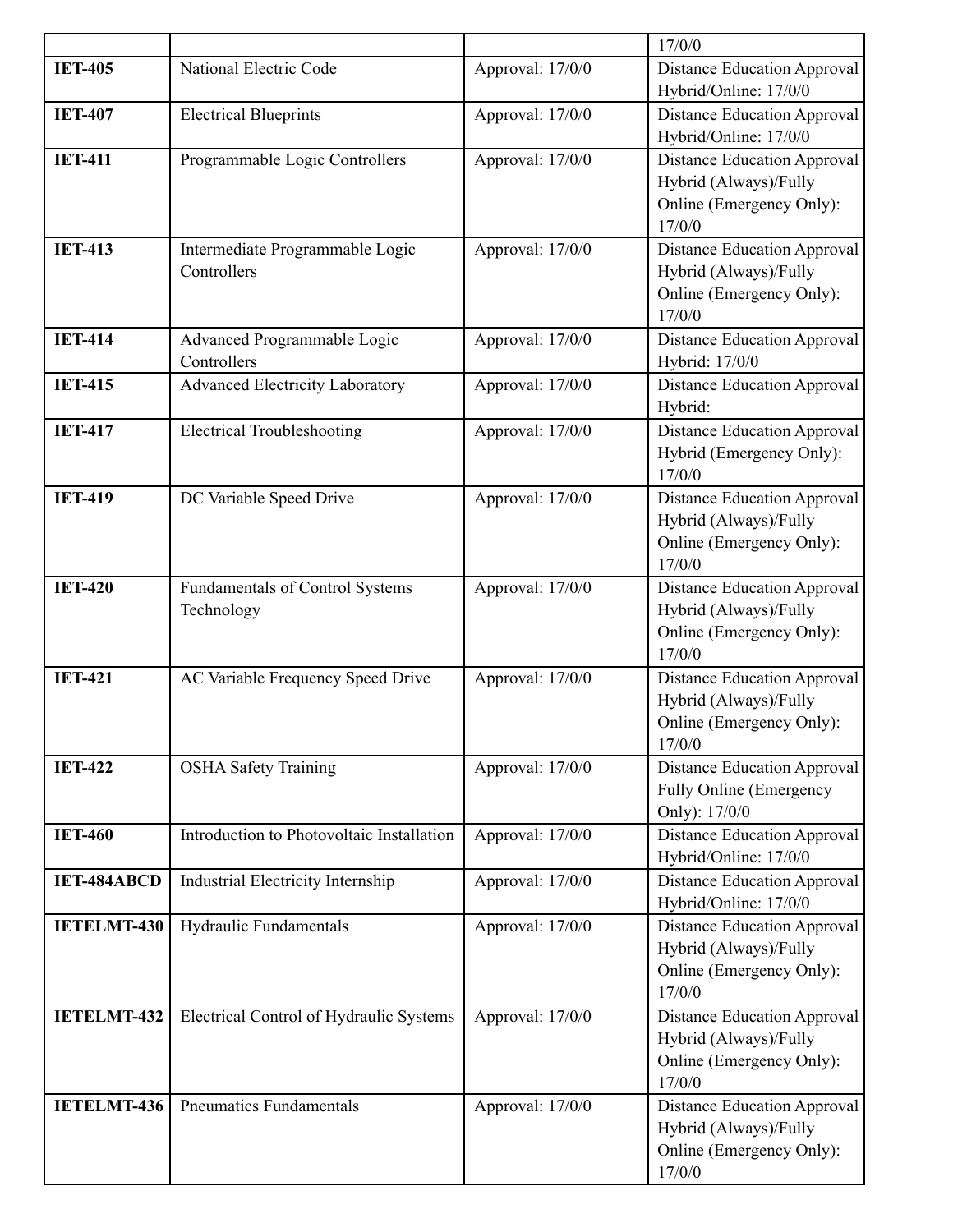| <b>IETELMT-438</b> | Electrical Control of Pneumatic Systems         | Approval: 17/0/0   | Distance Education Approval<br>Hybrid (Always)/Fully<br>Online (Emergency Only):<br>17/0/0 |
|--------------------|-------------------------------------------------|--------------------|--------------------------------------------------------------------------------------------|
| <b>IETMECH-400</b> | Introduction to Mechatronics                    | Approval: 17/0/0   | <b>Distance Education Approval</b><br>Hybrid: 17/0/0                                       |
| <b>IETMECH-401</b> | Robotics and Sequencing                         | Approval: 17/0/0   | Distance Education Approval<br>Hybrid: 17/0/0                                              |
|                    | <b>IETMECH-402</b> Mechatronics Troubleshooting | Approval: $17/0/0$ | Distance Education Approval<br>Hybrid: 17/0/0                                              |

# **Course Deactivations:**

| <b>INDMM-600</b> | Intro to Construction Safety, Trade Math, | Approval: 17/0/0 |
|------------------|-------------------------------------------|------------------|
|                  | Rigging, and Tools                        |                  |
| <b>INDMM-601</b> | Basic Communication and Employability     | Approval: 17/0/0 |
|                  | Skills, and Core Testing                  |                  |
| <b>INDMM-602</b> | Fundamentals of Industrial Maintenance,   | Approval: 17/0/0 |
|                  | Oxyfuel, and Craft Skills                 |                  |
| <b>INDMM-603</b> | Trade Math and Drawings, Material         | Approval: 17/0/0 |
|                  | Handling, and Mobile Equipment            |                  |

# **Program Modifications:**

| Electromechanical            | Certificate of Career      | Approval: 17/0/0   |
|------------------------------|----------------------------|--------------------|
| <b>Technology Level I</b>    | Preparation                |                    |
| <b>Industrial Electrical</b> | AS                         | Approval: 17/0/0   |
| <b>Technology</b>            |                            |                    |
| <b>Industrial Electrical</b> | Certificate of Achievement | Approval: 17/0/0   |
| <b>Technology Level I</b>    |                            |                    |
| <b>Industrial Electrical</b> | Certificate of Achievement | Approval: $17/0/0$ |
| <b>Technology Level II</b>   |                            |                    |
| <b>Industrial Electrical</b> | Certificate of Achievement | Approval: $17/0/0$ |
| <b>Technology Level III</b>  |                            |                    |
| <b>Mechatronics</b>          | AS                         | Approval: 17/0/0   |
|                              |                            |                    |
| <b>Mechatronics Level I</b>  | Certificate of Achievement | Approval: 17/0/0   |
| <b>Mechatronics Level II</b> | Certificate of Achievement | Approval: 17/0/0   |

## **Program Deactivations:**

| Industrial Maintenance    | Certificate of Completion | Approval: $17/0/0$ |
|---------------------------|---------------------------|--------------------|
| Mechanic Skills Builder I |                           |                    |

# **7. Discussion/Action Items:**

**7.1. Upcoming Curriculum Committee Elections:** The Curriculum Office has notified faculty via email that the following Curriculum Representative terms are available. A [nomination](https://forms.gle/VusmxpxYuJpkV4Wm8) form is linked in the notification. Interested faculty can submit a nomination form(s) for either themselves and/or a colleague they wish to recommend. Please be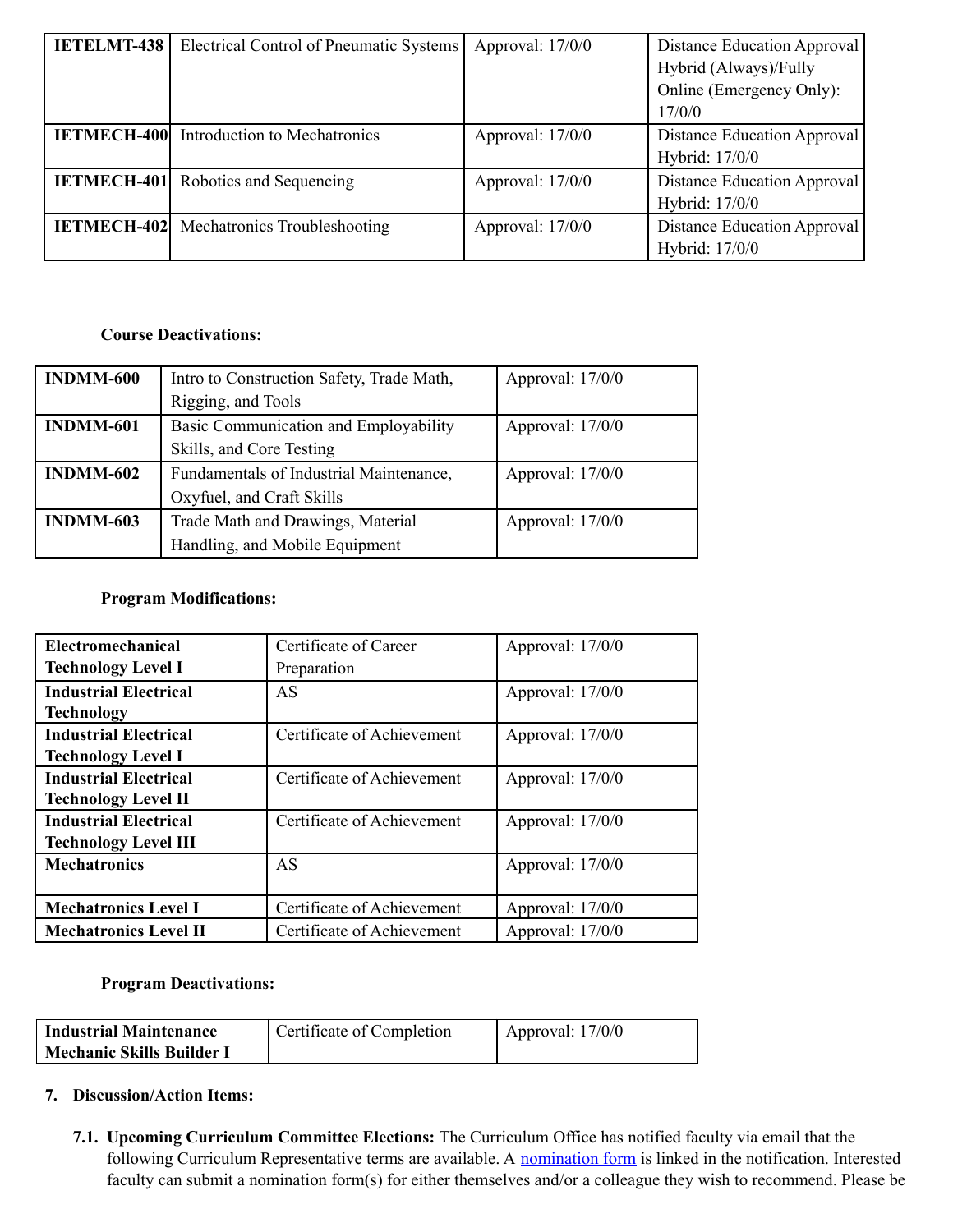sure to speak to a potential nominee before nominating them for a position. If more than one person is interested for the same position, the Curriculum Representative whose term is still active in that area will run elections. The following positions will be open for the 2022-2024 terms and any one-year terms available.

| School/Area                       | <b>Representative Whose</b>  | <b>Term to be Filled</b> | <b>Positions</b> |
|-----------------------------------|------------------------------|--------------------------|------------------|
|                                   | <b>Term Ends</b>             |                          | Available        |
| Business and Applied              | Markazon Romero              | 2022-2024 (two-year)     |                  |
| Technology                        |                              |                          |                  |
| <b>Business and Applied</b>       | Vacant                       | 2022-2023 (one-year)     |                  |
| Technology                        |                              |                          |                  |
| Hospitality, Fashion, Interior, & | Kathy Galipeau               | 2022-2024 (two-year)     |                  |
| <b>Culinary Arts</b>              |                              |                          |                  |
| <b>Health Sciences</b>            | Julie Leahy                  | 2022-2024 (two-year)     |                  |
| <b>Instructional Support</b>      | Megan Keebler                | 2022-2024 (two-year)     |                  |
| Kinesiology, Nutrition, $\&$      | <b>Candice Hines-Tinsely</b> | 2022-2024 (two-year)     |                  |
| Athletics                         |                              |                          |                  |
| Language Arts                     | <b>Sharon Alton</b>          | 2022-2024 (two-year)     |                  |
| Mathematics and Science           | Joann Eisberg                | 2022-2024 (two-year)     |                  |
| Social and Behavioral Sciences    | Naomi McCool                 | 2022-2024 (two-year)     |                  |
| Counseling/Matriculation          | Joan Godinez                 | 2022-2024 (two-year)     |                  |
| Visual and Performing Arts        | Daniel Jacobo                | 2022-2024 (two-year)     |                  |

- **7.2. Associate Degree Language Survey:** The survey will ask faculty to look at language that will be used to help clarify the function of different associate degrees to students. The committee made the following suggestions:
	- **●** Add a descriptor for those programs where external certification requires an associate degree.
	- **●** Specify "transfer to a CSU" (and possibly UC) for the ADTs.
	- **●** For local degrees, add "prepare students to get employed and transfer".
	- **●** Incorporate the student design team for their feedback on the language.

There will also be an "other" field for faculty to fill out in the survey to ensure no functions are missing.

- **8. Next Agenda Forecast:** There may be a biology package ready for review.
- **9. Floor Items: The** Academic Senate President shared that a Climate Change Resolution will be presented at the March 22 Academic Senate meeting. The resolution asks the College to be carbon neutral. The resolution also encourages faculty across disciplines to include lessons and/or assignments that are climate related. Climate related change is part of equity. Resources are available to faculty in the Faculty Success Center including a workshop that was presented by Joann Eisberg.. Curriculum could be a place where equity issues in climate change are addressed. This would align with the Analysis/Solution Mindset and Empathy and Social/Diversity Awareness ACES outcomes.

The Chair asked for feedback on the IET package presentation. Committee members gave her a thumbs up and asked her to continue these presentations for future packages.

**10. Adjournment:** The meeting was adjourned at 2:25p.m.